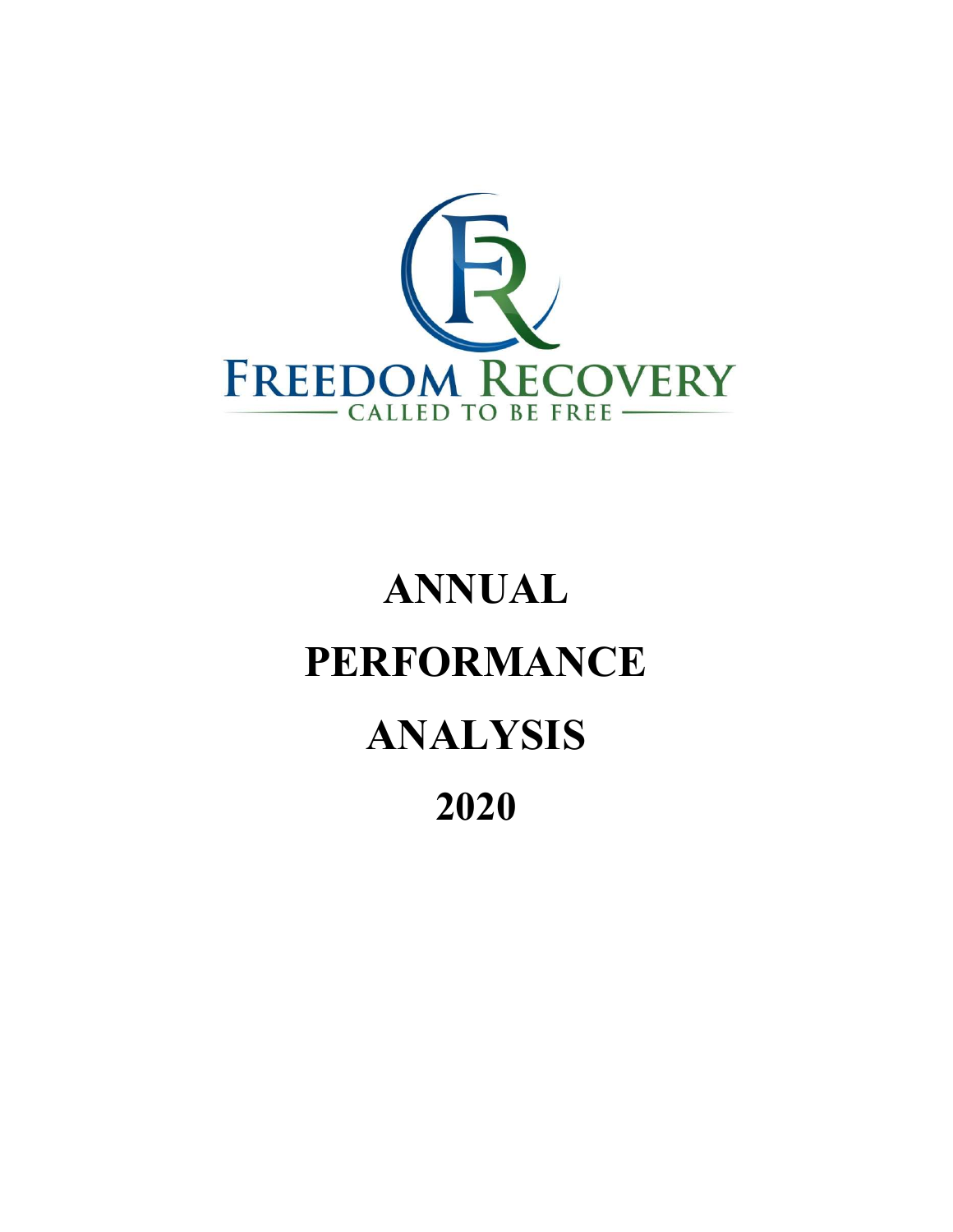## **Table of Contents**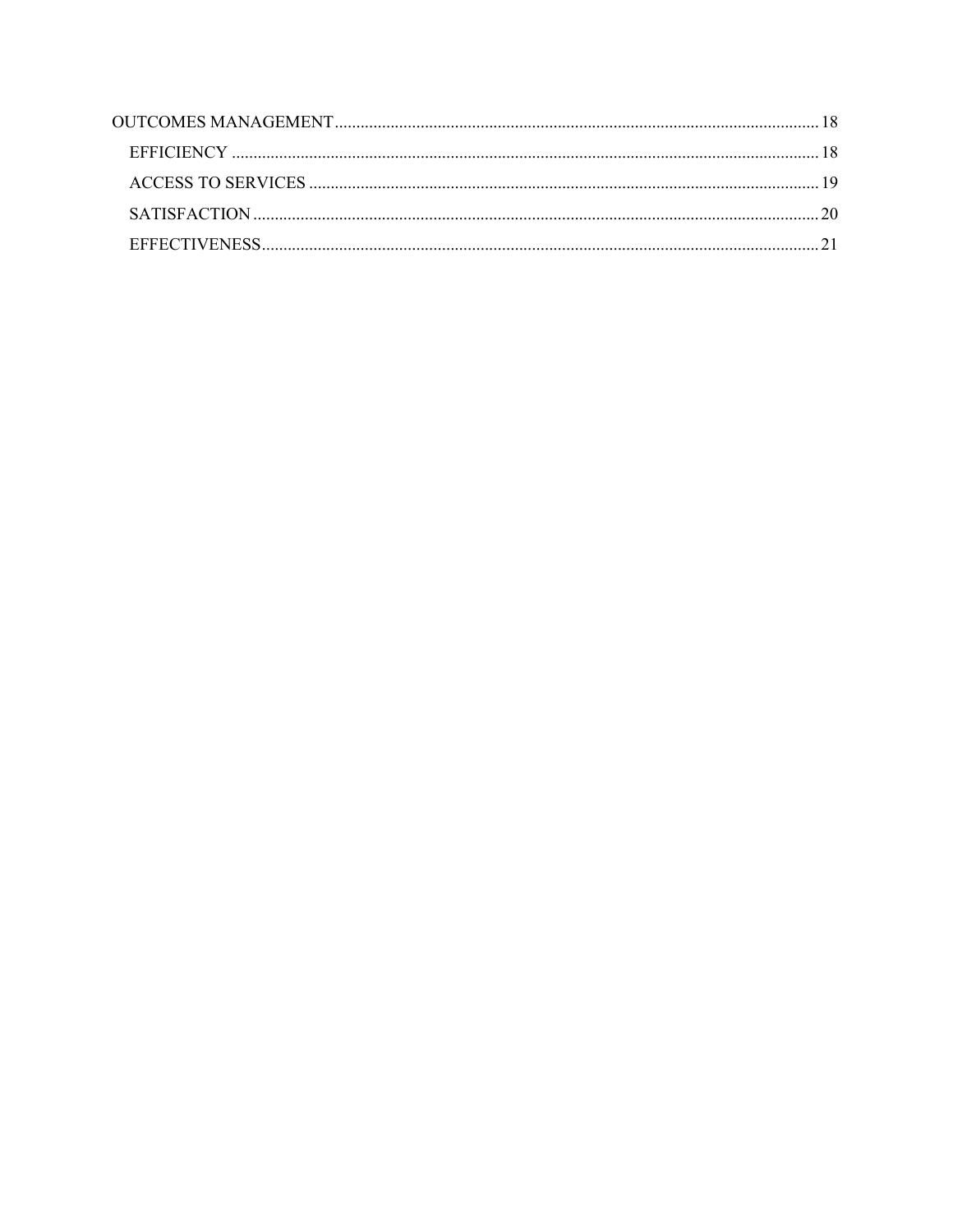## BUSINESS FUNCTIONS

## STRATEGIC PLAN

- Freedom Recovery ensures the success of the organization and the achievement of its vision through strategic planning. Leadership gathers data and input from persons served, personnel and other stakeholders. This data is used to set goals and priorities. Strategic Plans are set in 1-year intervals and updated annually.
- Starting in 2021, the Strategic Plan format will be modified to reflect 3-year intervals more concisely.

| Goal(s) for 2020                                                           | <b>Target Date</b> | <b>Status</b>                           |
|----------------------------------------------------------------------------|--------------------|-----------------------------------------|
| State certification of non-profit<br>organization for Partners in Recovery | 12/31/20           | Accomplished                            |
| Offer MAT program                                                          | 12/31/20           | Goal deferred until July 2021           |
| Expand services to more specifically                                       | 12/31/20           | Goal deferred until 2021 to all time to |
| treat mental health disorders to the                                       |                    | develop staff resources needed          |
| Freedom Recovery offering                                                  |                    |                                         |
| Exceed \$250,000 in net profit for the                                     | 12/31/20           | Accomplished                            |
| year 2020                                                                  |                    |                                         |

## CULTURAL COMPETENCY & DIVERSITY PLAN

 Freedom Recovery remains aware of the diversity of persons served, personnel and other stakeholders with whom the organization interacts. Freedom Recovery is committed to treating all individuals with dignity and respect. Attitudes, organizational structure, policies and services reflect Freedom Recovery's commitment to diversity and meeting the needs in a culturally competent fashion. Leadership gathers and analyses data regarding diversity used the data to create a formal plan. This plan is reviewed annually and updated when needed.

| Goal(s) for 2020                                                                                                                                                             | <b>Target Date</b> | <b>Status</b>                                                                                                                |
|------------------------------------------------------------------------------------------------------------------------------------------------------------------------------|--------------------|------------------------------------------------------------------------------------------------------------------------------|
| 1) Advance and sustain organizational<br>governance and leadership that promotes<br>Freedom Recovery health and equity through<br>policy, practices and allocated resources. | 12/31/20           | Ongoing effort and attention to what our<br>P&P states. Leadership is trained and<br>aware of need to provide CC&D services. |
| 2) Recruit, promote, and support a cultural<br>and linguistically diverse governance,<br>leadership, and workforce that are responsive                                       | 12/31/20           | Goal partially complete. After evaluating<br>our client to staff demographic ratios (see                                     |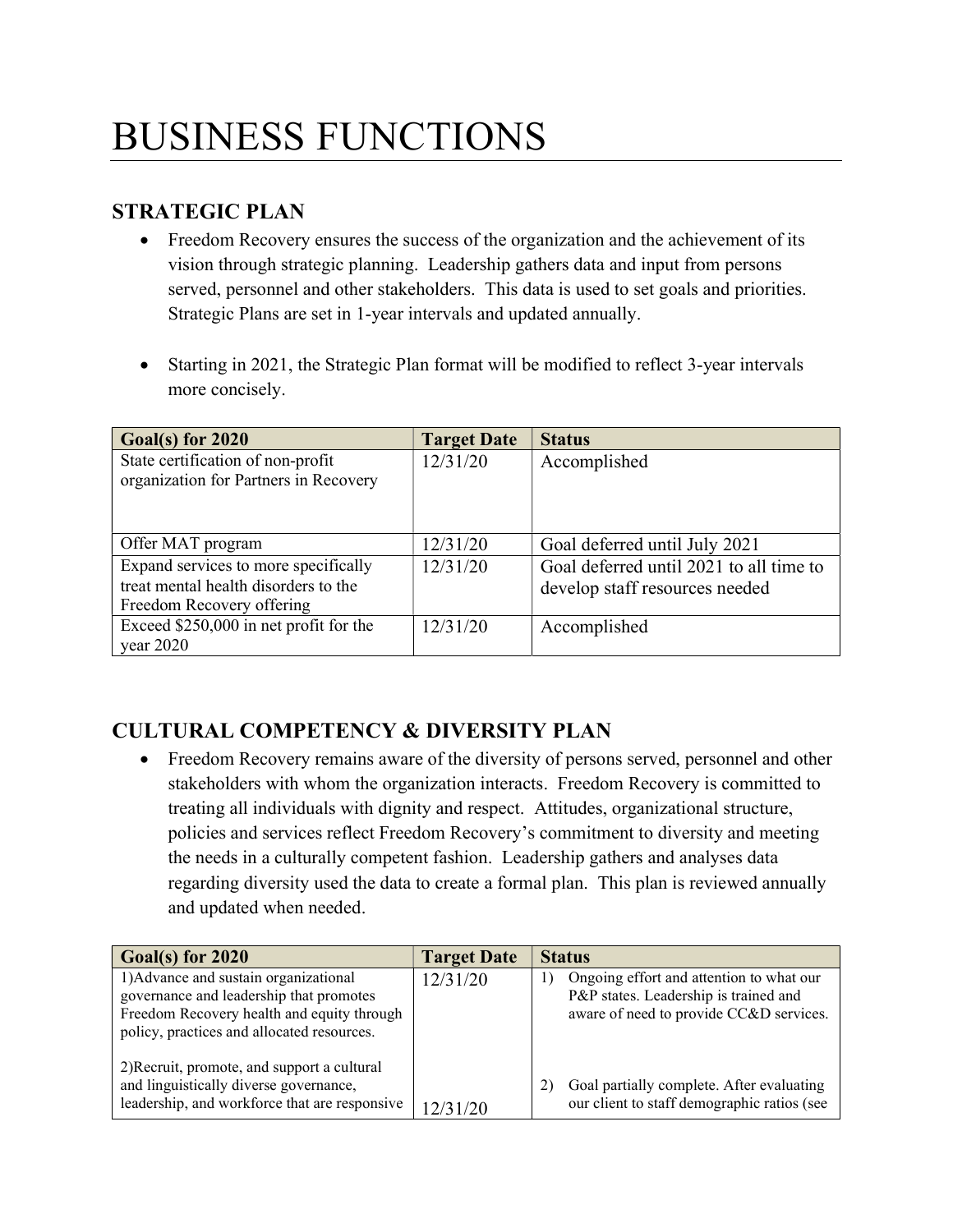| to the population(s) in service areas<br>whenever possible and appropriate.<br>3) Educate and train governance, leadership,<br>and workforce in cultural and linguistically<br>appropriate policies and practices on an<br>ongoing basis. Evaluate need for enhanced<br>cultural training in coming year and provide<br>as needed.                                                                                                                                                                                                                                                                                                                                                                                                                                          | 12/31/20             | chart below), we are right in line with<br>where we need / desire to be. We will<br>continue to evaluate our staff composition<br>to make sure it is appropriate for client<br>and surrounding area demographics.<br>3) Our staff is required to complete<br>annual training on cultural and<br>linguistically appropriate policies and<br>practices. Additional trainings to be<br>added as the need is made apparent. |
|-----------------------------------------------------------------------------------------------------------------------------------------------------------------------------------------------------------------------------------------------------------------------------------------------------------------------------------------------------------------------------------------------------------------------------------------------------------------------------------------------------------------------------------------------------------------------------------------------------------------------------------------------------------------------------------------------------------------------------------------------------------------------------|----------------------|-------------------------------------------------------------------------------------------------------------------------------------------------------------------------------------------------------------------------------------------------------------------------------------------------------------------------------------------------------------------------------------------------------------------------|
| ) For those that need translation in a<br>language we do not offer we will refer to an<br>appropriate facility that can accommodate<br>their needs.<br>2) For potential clients or community<br>members that inquire about our services that<br>cannot speak English we will use Google<br>Translate to assist us in our efforts to<br>communicate. If we find this is not sufficient<br>to effectively communicate, we will obtain a<br>contract with a third-party translation<br>agency.<br>3) We will track any and all linguistic needs<br>that come our way. We will then consider<br>and evaluate the needs that are presented<br>annually. If we see a pattern of a need that is<br>not being met, then we will put a plan<br>together to meet any linguistic need. | 12/31/20             | We haven't experienced the need for any<br>communication or language assistance. All<br>goals are ongoing.                                                                                                                                                                                                                                                                                                              |
| 1) Establish culturally and linguistically<br>appropriate goals, policies, and management<br>accountability, and infuse them throughout<br>the organization's planning and operations.<br>2) Conduct ongoing assessments of the<br>organization's Culture and Diversity related<br>activities and integrate Cultural and Diversity<br>related measures into measurement and<br>continuous quality and improvement                                                                                                                                                                                                                                                                                                                                                           | 12/31/20<br>12/31/20 | We are evaluating this on an annual basis.<br>1)<br>2)<br>This data is collected primarily on the<br>intake assessment for each new client.<br>Goal is ongoing.                                                                                                                                                                                                                                                         |
| activities.<br>3) Conduct regular assessments of the<br>community assets and needs and use the<br>results to plan and implement services that<br>respond to the Cultural and Linguistic<br>diversity of populations in service areas.                                                                                                                                                                                                                                                                                                                                                                                                                                                                                                                                       | 12/31/20             | 3)<br>We haven't had to utilize the<br>community's assets or modify our<br>services offered due to the lack of<br>diversity we have seen thus far. Goal is<br>ongoing.                                                                                                                                                                                                                                                  |

## TECHNOLOGY PLAN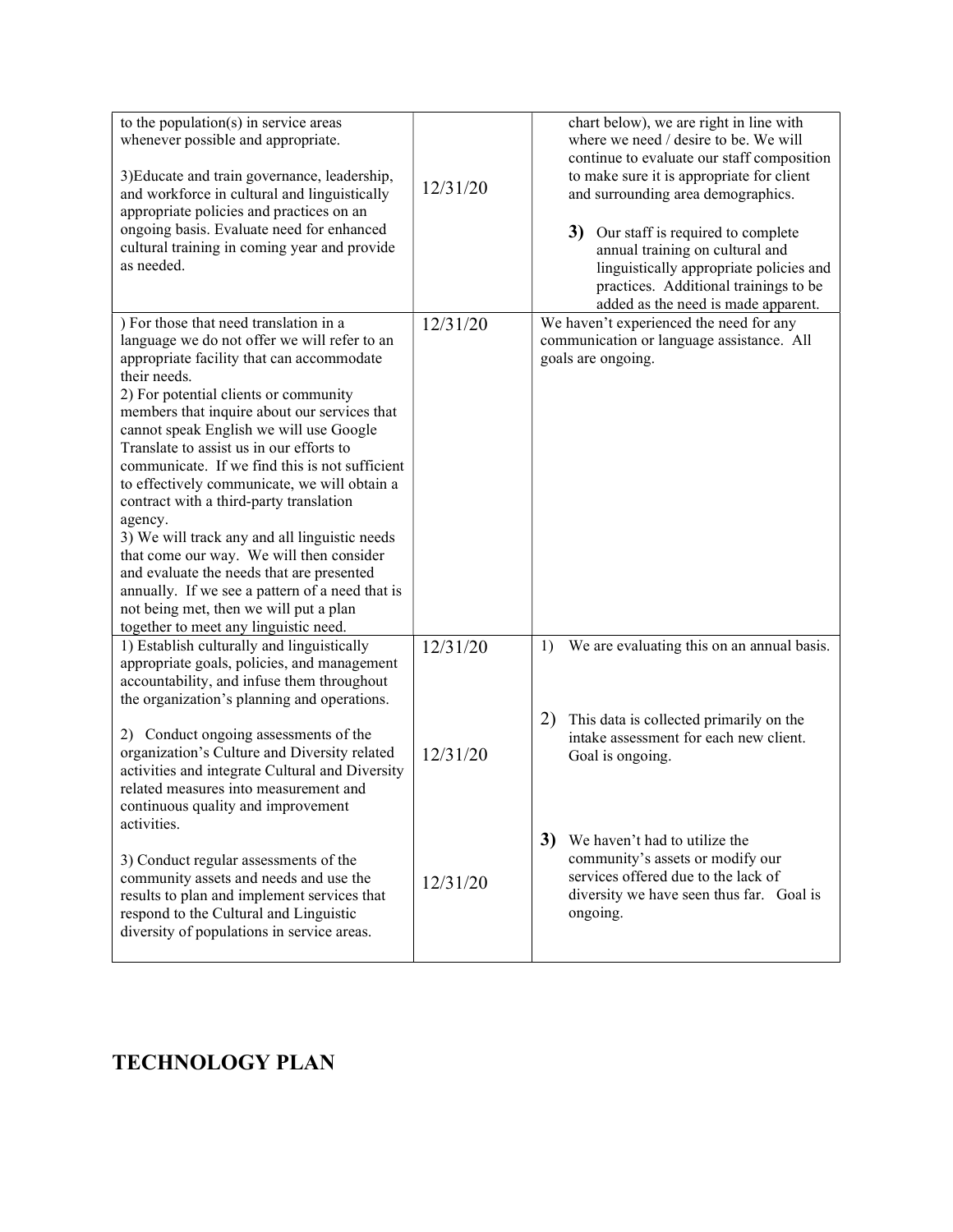Freedom Recovery leadership is committed to the effective and efficient use of technology to support service delivery. Leadership gathers input from persons served, personnel and other stakeholders to identify gaps and needs. A formal Technology Plan is created and reviewed annually.

| Goal(s) for 2020                                                                                                                                                                                                                            | <b>Target Date</b> | <b>Status</b>                                                                                                             |
|---------------------------------------------------------------------------------------------------------------------------------------------------------------------------------------------------------------------------------------------|--------------------|---------------------------------------------------------------------------------------------------------------------------|
| Optimize website for all services offered.                                                                                                                                                                                                  | 12/31/20           | This goal ongoing.                                                                                                        |
| Provide key personnel with updated<br>company hardware.                                                                                                                                                                                     | 12/30/20           | This goal ongoing.                                                                                                        |
| Refine and enhance cloud data backup<br>system that can be better tested and<br>verified to prevent shutdowns associated<br>with data loss.                                                                                                 | 07/31/20           | Accomplished                                                                                                              |
| Better utilize the Sigmund Software<br>electronic health record - Aura.                                                                                                                                                                     | 12/31/20           | Continued refinement of Aura will be<br>needed to ensure effective utilization for<br>clinical documentation and billing. |
| Investigate the use of "Adwords" or<br>other means to ensure that potential<br>clients find the Freedom Recovery<br>website. Maximize our website for<br>referral sources by including the payor<br>sources we accept and nearest bus stop. | 12/31/20           | Freedom Recovery applied for and<br>obtained LegitSript certification and<br>began advertising on Google                  |

## ACCESSIBILITY PLAN

 Freedom Recovery works to promote accessibility and remove barriers for persons served, personnel and other stakeholders. Leadership gathers data annually and on an ongoing basis. This data is used to set goals and priorities to remove the barriers identified. The Accessibility Plan is updated annually.

| Goal(s) for 2020                                          | <b>Target Date</b> | <b>Status</b>                           |
|-----------------------------------------------------------|--------------------|-----------------------------------------|
| Remove $2nd$ door (interior) barrier at East   12/31/2020 |                    | No longer an issue due to relocation of |
| office entrance to simplify the entrance                  |                    | East operations.                        |
| into the office                                           |                    |                                         |
| Include access to TTY hearing impaired                    | 12/31/2020         | Accomplished / Ongoing                  |
| devices, if needed.                                       |                    |                                         |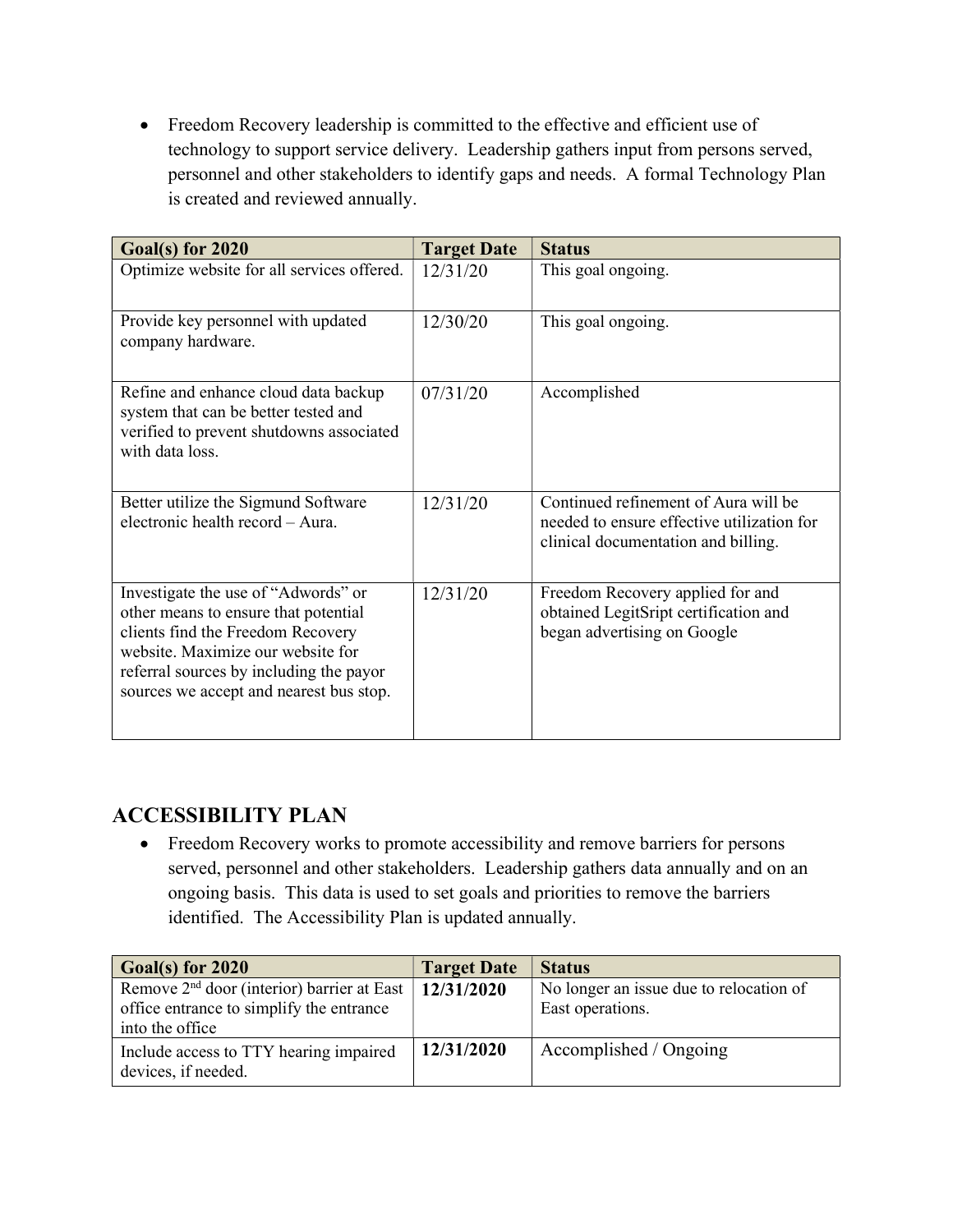| New action: <i>publicized access to 711</i><br>service on website and all written<br>literature. |  |  |
|--------------------------------------------------------------------------------------------------|--|--|
| Provide access to large font documents<br>upon request                                           |  |  |

## INPUT FROM PERSONS SERVED & STAKEHOLDERS

- Freedom Recovery solicits, collects, and analyses input from stakeholders including persons served, family members, referral/funding sources, and employees/leadership. Based on the analysis of this data, leadership makes decisions about program planning, performance improvement, strategic planning, organizational advocacy, financial planning, resource planning, and workforce planning.
- In 2020 the following input was collected:
	- o Performed client satisfaction surveys of active clients
	- o Performed employee satisfaction surveys on recurring basis
	- o Performed post discharge surveys of discharged clients on a bi-annual basis
	- o Performed accessibility surveys among staff at all locations
	- o Performed diversity surveys among staff at all locations
- Perform post discharge surveys of discharged clients based upon discharge date versus fiscal timeframe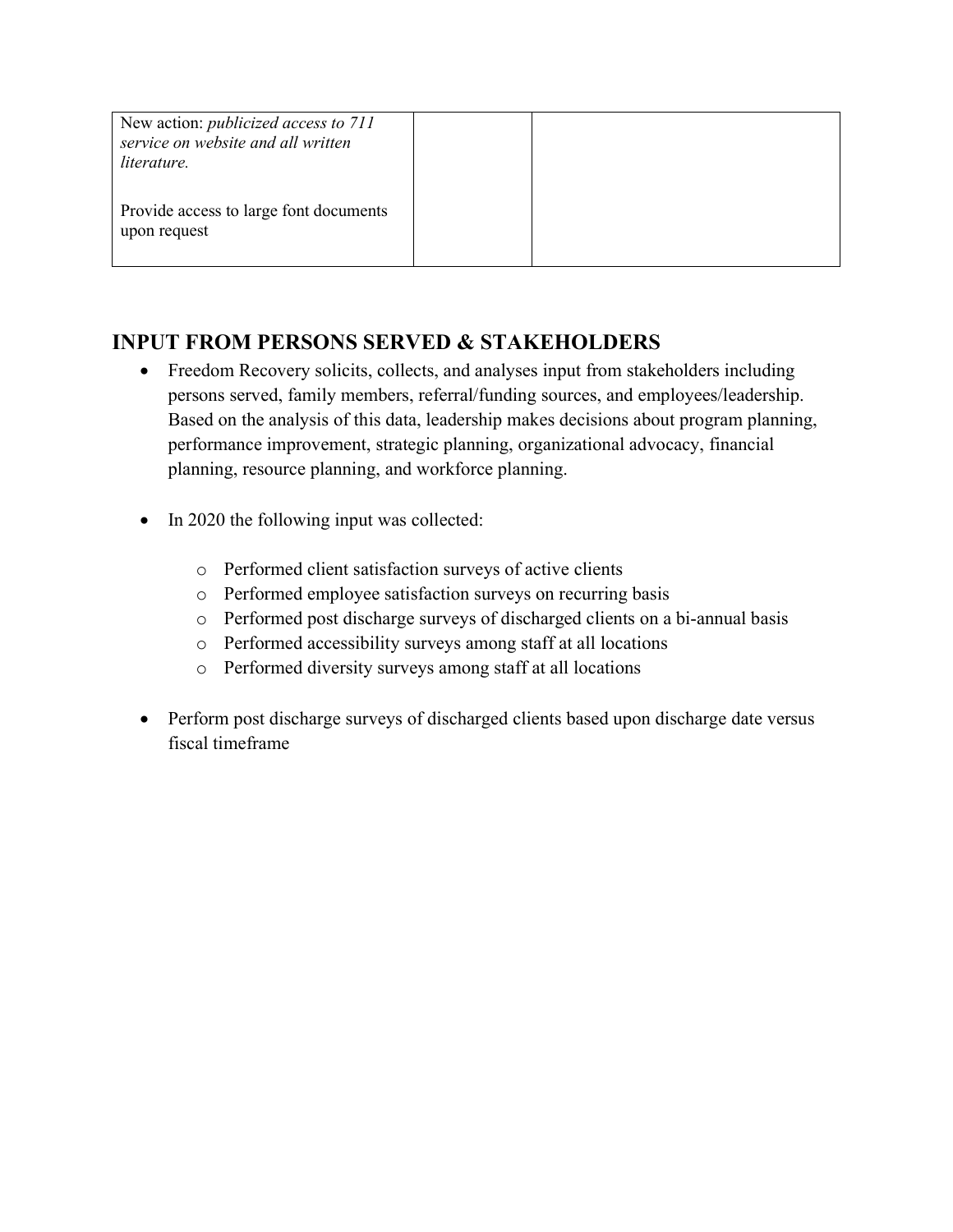## FINANCIAL PERFORMANCE FOR THE YEAR

 To ensure financial viability and ensure solvency Freedom Recovery establishes financial performance goals, monitors goal achievement, and implements action plans to remediate issues identified.

| <b>Financial Goal(s) for 2020</b> | Increase annual net profit to \$250,000<br>1.                 |
|-----------------------------------|---------------------------------------------------------------|
|                                   | Maintain positive cashflow for each month of<br>2.            |
|                                   | 2020                                                          |
| <b>Goal(s)</b> Achievement 2020   | Closed the year out at \$550,000, greater than our<br>1.      |
|                                   | goal of \$250,000.                                            |
|                                   | Every month in 2020 was cashflow positive.<br>2.              |
| <b>ANALYSIS</b>                   |                                                               |
| Trends                            | First quarter cashflow higher than remainder of<br>$\bullet$  |
|                                   | year, on a year-to-year basis.                                |
|                                   | All months where expenses were high (3 payrolls,<br>$\bullet$ |
|                                   | expansion to new locations) were successfully                 |
|                                   | offset by high revenue.                                       |
|                                   | Impact of Covid, business stayed relatively stable,<br>٠      |
|                                   | increase costs associated with Covid response                 |
|                                   | offset by opportunity to provide services by                  |
|                                   | Telehealth.                                                   |
| Areas needing improvement.        | Observed need to develop a Telehealth presence.               |
| Actions needed to address         | Implement telehealth including:                               |
| improvements needed.              | Creation of a telehealth release form for clientele           |
|                                   | Setting up billing codes and processes to be able to          |
|                                   | provide and in turn be paid for telehealth services.          |
|                                   | Procure and implement better equipment to<br>$\bullet$        |
|                                   | improve our telehealth presence.                              |
| Implementation of actions         | All actions accomplished                                      |
| implemented in 2020.              |                                                               |
| <b>Effectiveness of actions</b>   | All actions were affective in achieving the goals.            |
| taken in 2020                     |                                                               |
| Recommendations for               | Prepare ourselves to better meet changing and<br>$\bullet$    |
| coming year                       | inevitably restricting parameters associated with             |
|                                   | providing telehealth services.                                |
|                                   | Set higher net profit target for the year 2021.               |

## BILLING AUDITS

 Freedom Recovery uses Aura Electronic Medical Record which is a self-auditing clinical documentation and billing system. Freedom Recovery continues to have weekly billing calls with billing company to identify any billing concerns. Outstanding items are being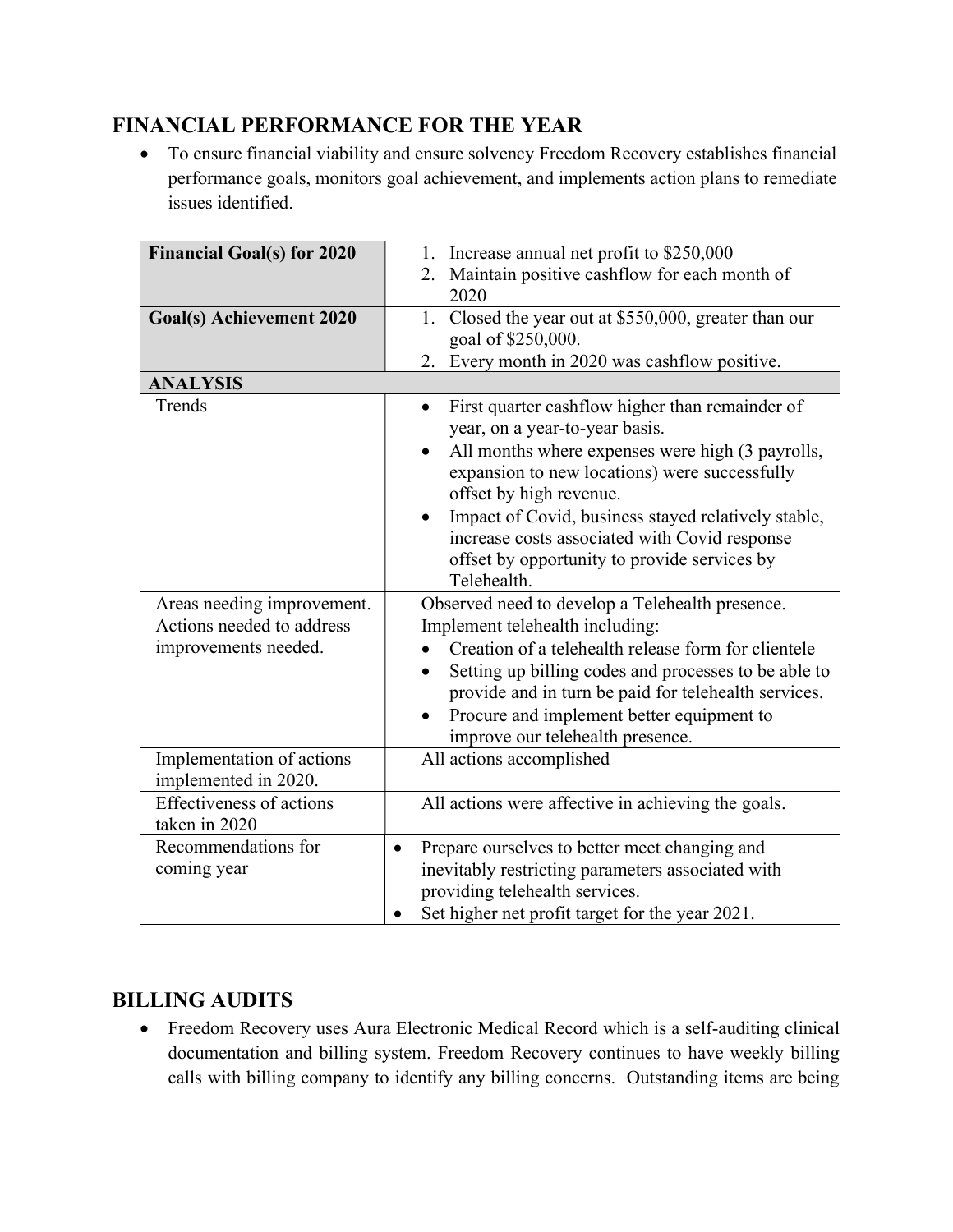tracked through shared spreadsheets, in an attempt to ensure no open billing items fall through the cracks.

- $\circ$  Findings from review of billing process through weekly meetings, it was determined that claim denials were accumulating for specific clients, with the core issue not being addressed by the billing process. Additionally, it was determined that some client's funding sources were not documented correctly, and in turn not caught, creating large, unbilled balances.
- o Management team has identified that the billing system intrinsic to Aura is not as effective or efficient as required for our desired outcomes. In the coming year, Freedom Recovery will look to address this issue.

## CORPORATE COMPLIANCE

- In accordance with Federal Regulations and corporate best practices, Freedom Recovery leadership has implemented a Corporate Compliance Resolution, appointed a Corporate Compliance Officer, and has a Corporate Compliance Plan. All required policies and procedures are in place to ensure full conformance, including procedures that address exclusion of individuals and entities from federally funded healthcare programs. Personnel are trained regarding the role of the Compliance Officer and procedures related to the reporting of fraud, waste, abuse, and other wrongdoing.
- There were no violations reported in 2020

## RISK MANAGEMENT PLAN

 Freedom Recovery leadership works to reduce risk and manage loss exposures to control threats to people, property, income, goodwill, and the ability to accomplish the organizations goals. Leadership identifies and analyses loss exposures and implements plans to rectify identified risks. The Risk Management Plan is updated annually.

| Goal(s) for 2020                           | <b>Target Date</b> | <b>Status</b>                        |
|--------------------------------------------|--------------------|--------------------------------------|
| Relocate East operations to a location     | March 2021         | Security team hired for current      |
| that offers better safety to staff and     |                    | operations to be safer. New location |
| clients                                    |                    | being researched.                    |
| Maintain all standards and reengage with   | May 2021           | Updated all 2020 Policies and        |
| consultant to ensure our CARF              |                    | Procedures to reflect updated        |
| accreditation is on track, in order to get |                    | standards and engaged consultant to  |
| re-accredited with CARF                    |                    | plan a pre-survey and ensure our     |
|                                            |                    | preparation is sufficient.           |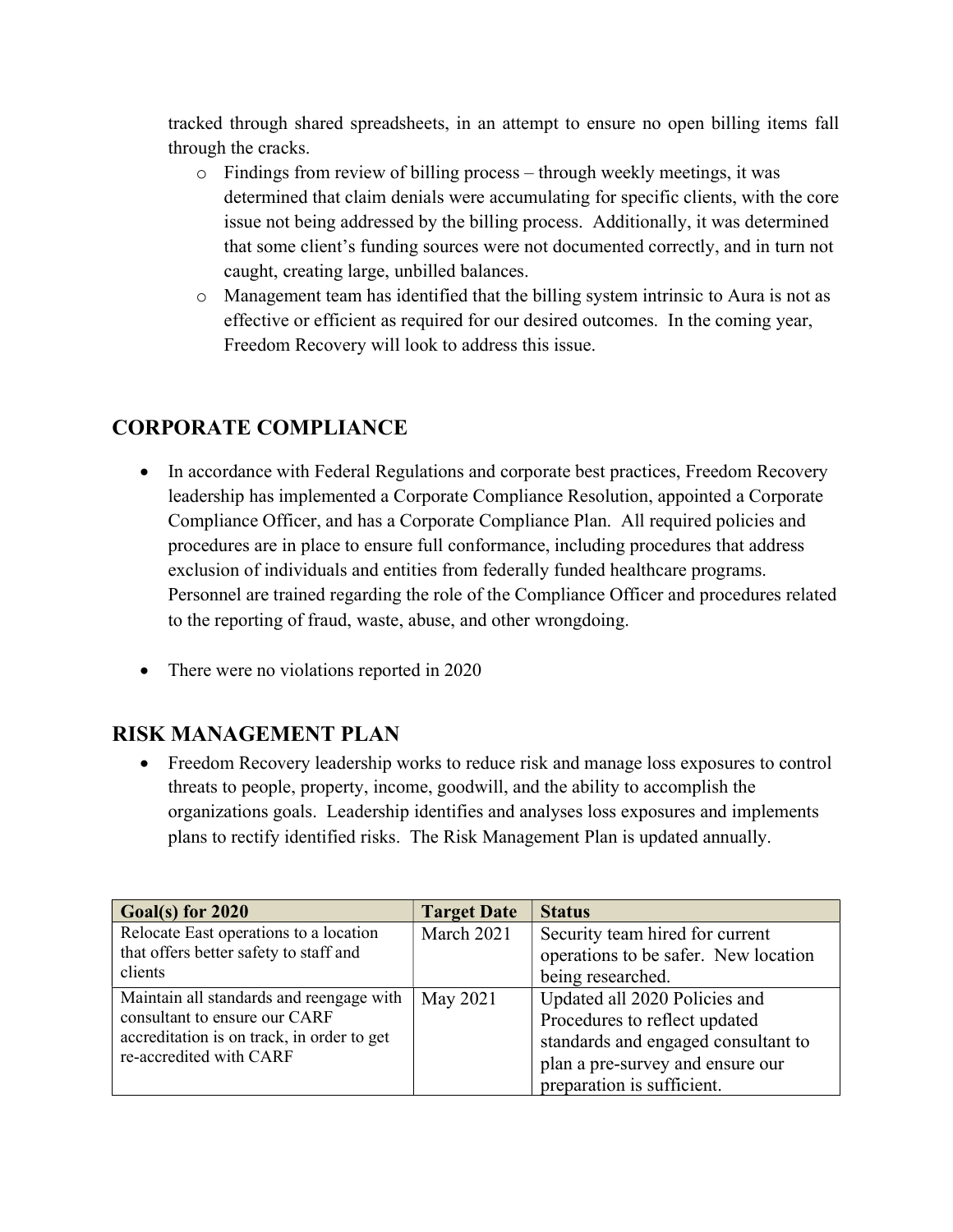## CRITICAL INCIDENT PREVENTION & REVIEW

- Freedom Recovery has implemented a formal plan regarding the prevention of critical incidents that is reviewed annually. This plan was reviewed and approved in 2020 by leadership.
- Critical incidents are reviewed on a quarterly basis. Actions are taken throughout the year to prevent recurrence of critical incidents.
- Critical incidents are also reviewed and analyzed on an annual basis. Strategies are identified to prevent or reduce critical incidents in the future.

| <b>Summary of Critical</b>  | 1. It was discovered by staff member NS that three clients,                   |
|-----------------------------|-------------------------------------------------------------------------------|
| <b>Incidents:</b>           | all at different times, over a period of 11 months, were                      |
| <b>Causes and Trends</b>    | deceased due to various reasons.                                              |
|                             | Inappropriate contact/communication with a client by a<br>2.                  |
|                             | member of Freedom Recovery Clinical Staff (RF)                                |
|                             | 3. Client (newly linked to FR) called the main office line. In                |
|                             | speaking to Admin staff (CF), client shared that she was                      |
|                             | having suicidal thoughts. Chelsea involved Clinical staff                     |
|                             | & actions were taken to ensure clients safety.                                |
| <b>Areas Needing</b>        | During the year, the following areas for improvement and                      |
| Improvement-                | actions needed were identified.                                               |
| <b>Actions Needed</b>       |                                                                               |
|                             | 1. Current operations and procedures uncovered the                            |
|                             | critical incident. Maintain strategies at this time.                          |
|                             | Supervision of Clinical Staff needs shifted to one<br>2.                      |
|                             | supervisor (Clinical Director), and Clients need to be                        |
|                             | paired with same sex clinicians whenever possible.                            |
|                             | 3. Train and familiarize staff with proper protocols.                         |
|                             |                                                                               |
|                             |                                                                               |
| <b>Implementation of</b>    | During the year the following actions were taken, and these                   |
| <b>Actions - Evaluation</b> | are the results of the actions taken.                                         |
| of Results                  |                                                                               |
|                             | 1. Incident was documented, and the client discharged<br>from the EHR system. |
|                             | Employee was terminated by Freedom Recovery. Client<br>2.                     |
|                             | was interviewed for clear definition of harms caused.                         |
|                             | Created a reference guide for all staff on steps and<br>3.                    |
|                             |                                                                               |
|                             | procedures for clients expressing suicidal plans or<br>ideations.             |
|                             |                                                                               |
|                             |                                                                               |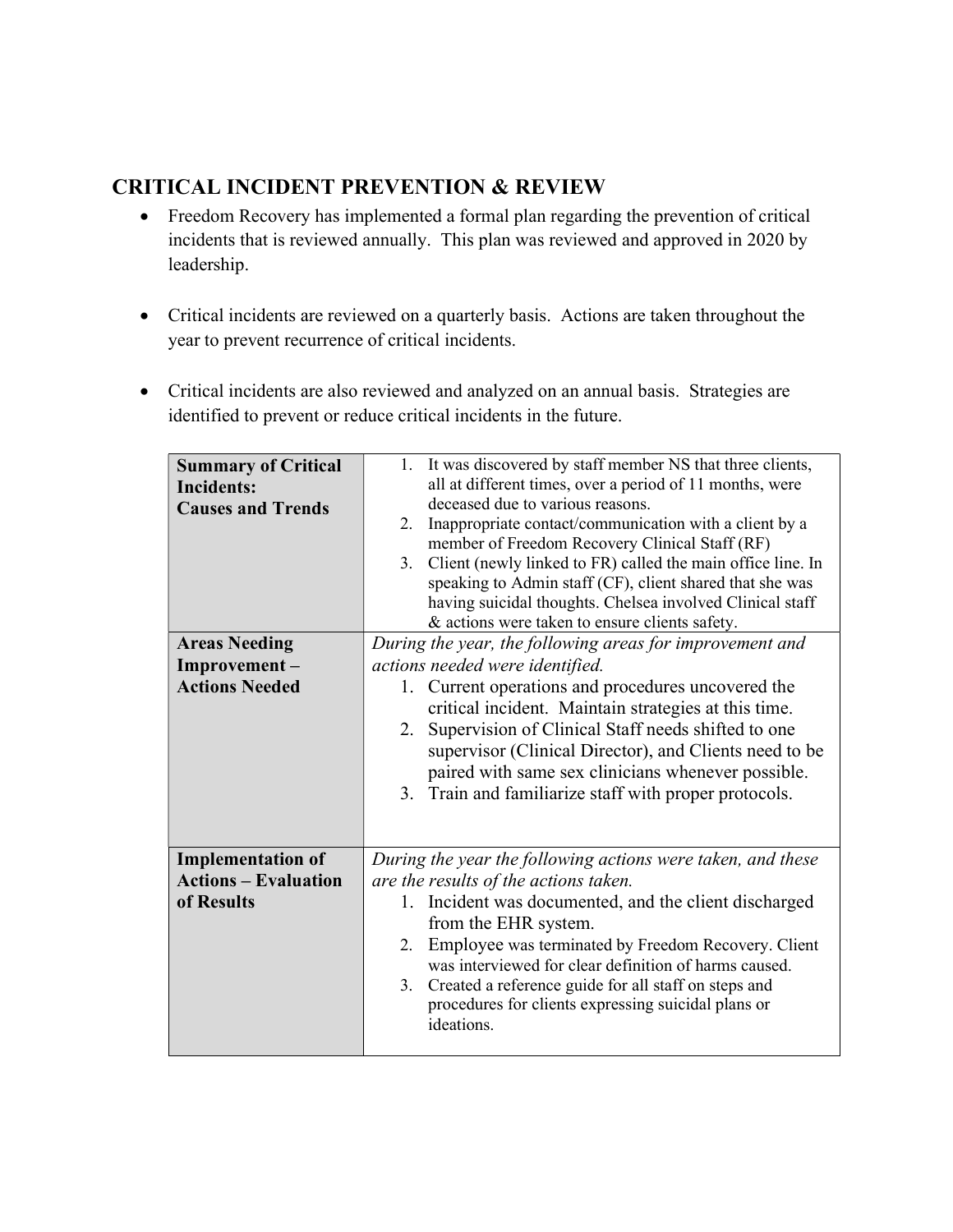| <b>Training and</b>       | 1. Continue education of staff to maintain contact with            |
|---------------------------|--------------------------------------------------------------------|
| <b>Education Needs of</b> | clients through the standard discharge procedure.                  |
| <b>Staff Identified?</b>  | 2. Established understanding with staff of who the FR              |
|                           | Client's Rights officer is (Program Director), and assign          |
|                           | additional Ethical trainings to all staff.                         |
|                           | All staff to be trained utilizing created reference guide on<br>3. |
|                           | steps and procedures for clients expressing suicidal plans         |
|                           | or ideations.                                                      |
|                           | 4.                                                                 |
| <b>Strategies for</b>     | Recognize the life or death situations that our staff puts<br>1.   |
| <b>Prevention of</b>      | themselves into, daily, and equip them for success through         |
| Recurrence                | supervision and communication of standards.                        |
|                           | Program and Clinical Directors will continue to work as<br>2.      |
|                           | advocates for clients of Freedom Recovery and will                 |
|                           | address any issues or concerns that may come up.                   |
|                           | 3. Whenever possible, make sure there is a licensed                |
|                           | clinician or supervisor in the office during normal                |
|                           | working hours to assist when these instances occur.                |
| <b>Reporting</b>          | Internal Reporting All reporting requirements internal to the      |
| <b>Requirements Met</b>   | organization were completed as required by Freedom                 |
|                           | Recovery Policies & Procedures                                     |
|                           |                                                                    |
|                           | <i>External Reporting All reporting requirements required by</i>   |
|                           | external regulatory authorities were completed as mandated         |
|                           | by law/regulations.                                                |
|                           |                                                                    |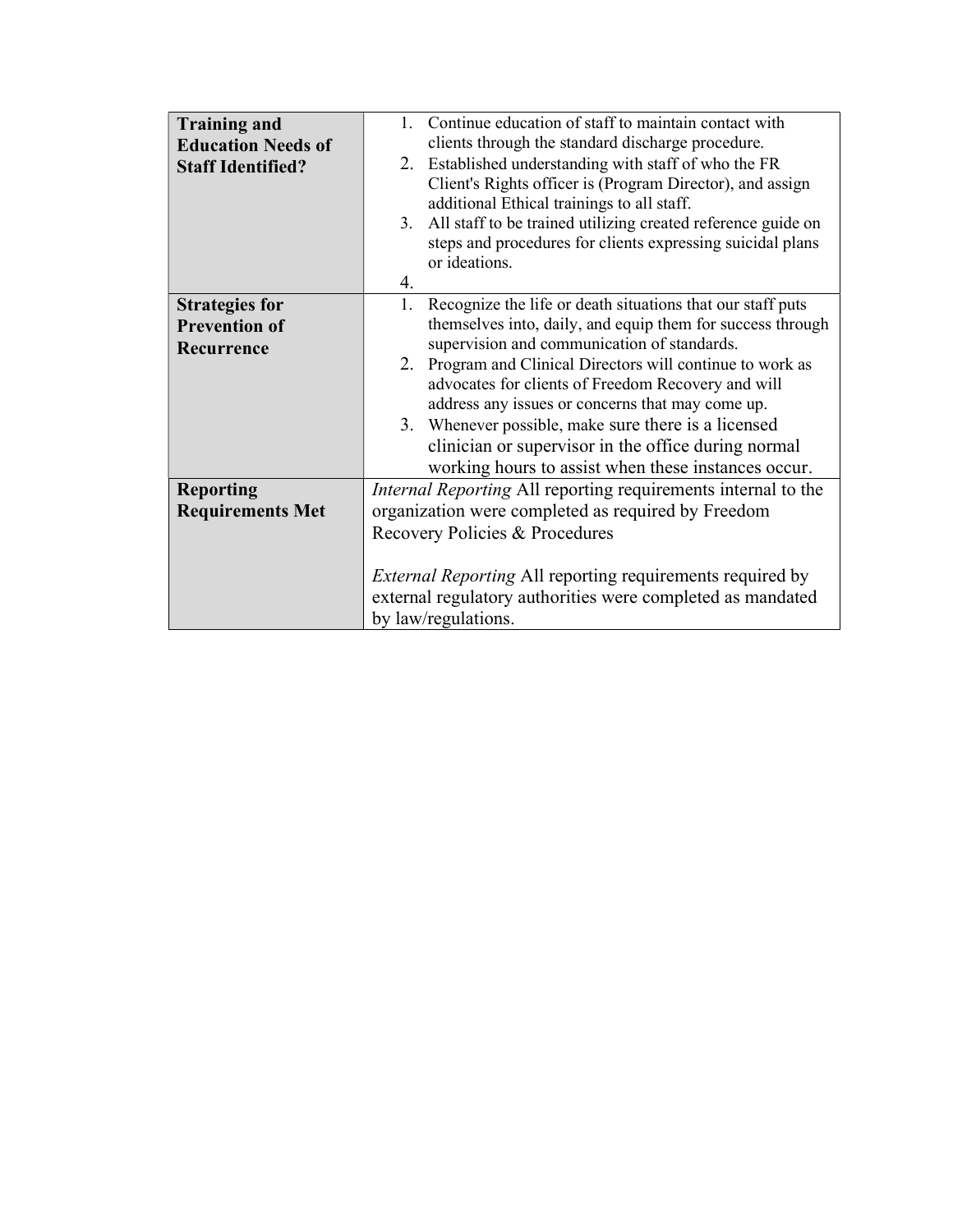## EMERGENCY PROCEDURES

- Preparation to respond to emergency situations is a critical component of ensuring the safety of persons served, personnel, and others at Freedom Recovery. Tests of all Emergency procedures are conducted on each shift at each site. These procedures include: Fires, Bomb Threats, Natural Disasters, Utility Failures, Medical Emergencies, Violent and other Threatening Situations.
- Emergency procedure drills are reviewed quarterly and annually.

| <b>Annual Analysis of Emergency Procedures</b> |                                                                  |  |
|------------------------------------------------|------------------------------------------------------------------|--|
| <b>Areas needing</b>                           | Freedom Recovery has a detailed script for each emergency        |  |
| improvement                                    | situation. They are written to meet any and all locations as a   |  |
|                                                | means of universal understanding. The procedures do not          |  |
|                                                | need improved at this time.                                      |  |
| <b>Actions to address</b>                      | Performance of drills as written is the highest priority at this |  |
| improvements needed                            | time.                                                            |  |
| <b>Implementation of the</b>                   | Drills are ran biannually to ensure understanding.               |  |
| actions                                        |                                                                  |  |
| Necessary training $\&$                        | Staff of new locations or relocated sites need informed or       |  |
| education of staff                             | reminded of the need for running emergency procedure drills      |  |
|                                                | biannually.                                                      |  |
| Did actions taken                              | Actions have been sufficient to date.                            |  |
| accomplish intended                            |                                                                  |  |
| results                                        |                                                                  |  |

## INTERNAL AND EXTERNAL HEALTH AND SAFETY REVIEWS

- Inspections of facilities are conducted on a regular basis to ensure the safety of persons served, personnel and others at all Freedom Recovery sites.
	- o Internal inspection findings
	- o External inspection findings
		- All locations have been reviewed by the local fire inspector to ensure compliance with safety regulations. All open items associated with fire inspections have been addressed and inspections signed as compliant at all locations.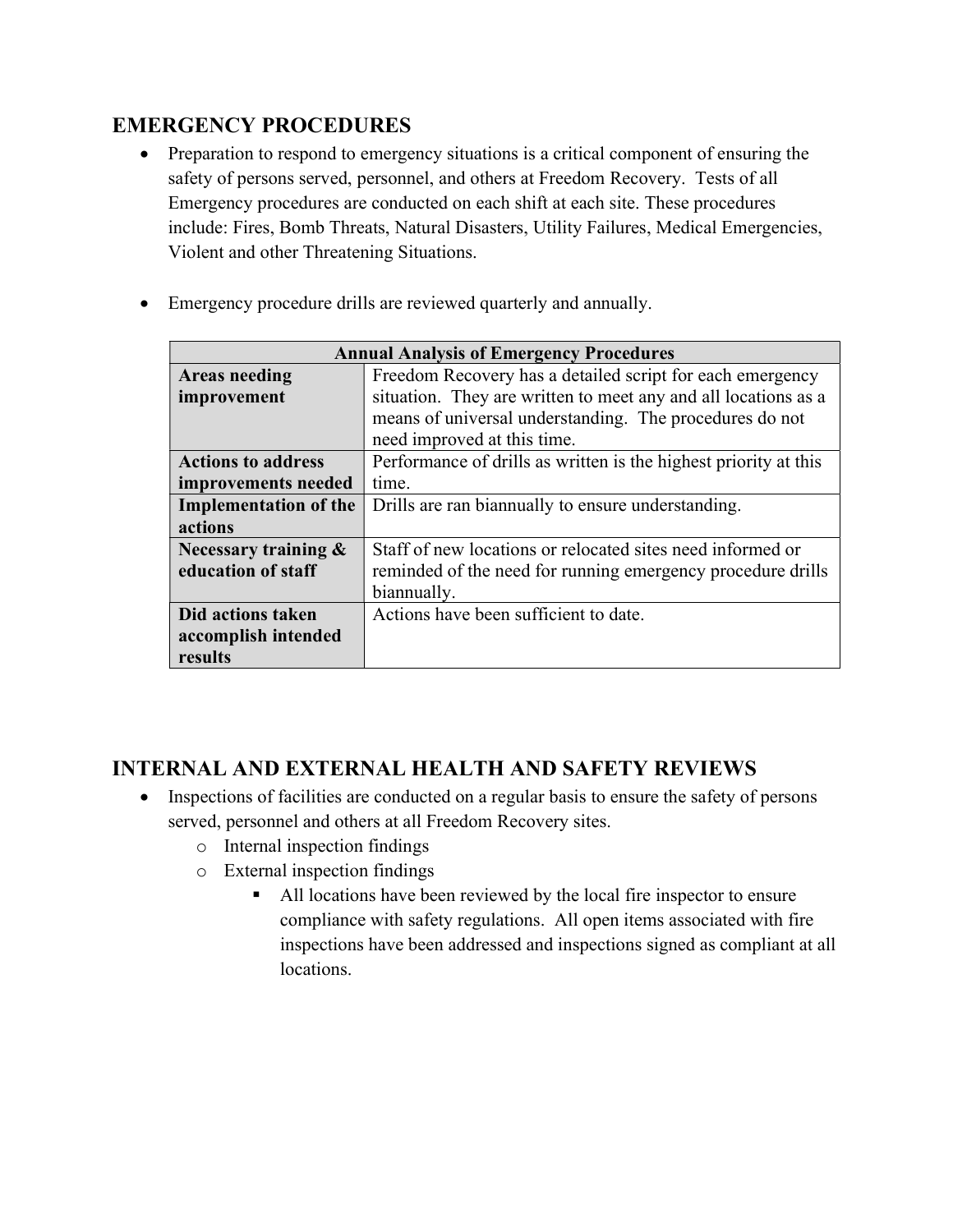## ANNUAL REVIEW OF POLICIES AND PROCEDURES

 All policies and procedures have been reviewed and approved with the Management Team.

## WORKFORCE DEVELOPMENT & MANAGEMENT

## WORKFORCE ANALYSIS

#### Composition of workforce

| <b>Position</b>                   | <b>Full Time</b> |
|-----------------------------------|------------------|
|                                   | Equivalent       |
| <b>Executive Director</b>         | 1.0              |
| <b>Chief Operating Officer</b>    | 1.0              |
| Program Director                  | 1.0              |
| <b>Assistant Program Director</b> | 1.0              |
| <b>Clinical Director</b>          | 1.0              |
| Office Manager                    | 1.0              |
| Counselor                         | 6.0              |
| DCA                               | 6 (              |

#### Identification of key leadership positions – succession planning

- The following positions are identified as key leadership positions. Executive Director, Chief Operating Officer, Program Director, Clinical Director, and Assistant Program **Director** 
	- o Formal Succession Plans are in place for each of these positions.
	- o Freedom Recovery engages in ongoing identification and mentoring of staff with leadership potential to plan for the future.
- There are informal succession plans in place for all management and supervisory positions.

### STAFF RETENTION

| <b>Position Classification</b><br><b>Reason for Leaving</b> | Length of<br>Time<br>in Position | <b>Length of Time</b><br>to Fill Position |
|-------------------------------------------------------------|----------------------------------|-------------------------------------------|
|-------------------------------------------------------------|----------------------------------|-------------------------------------------|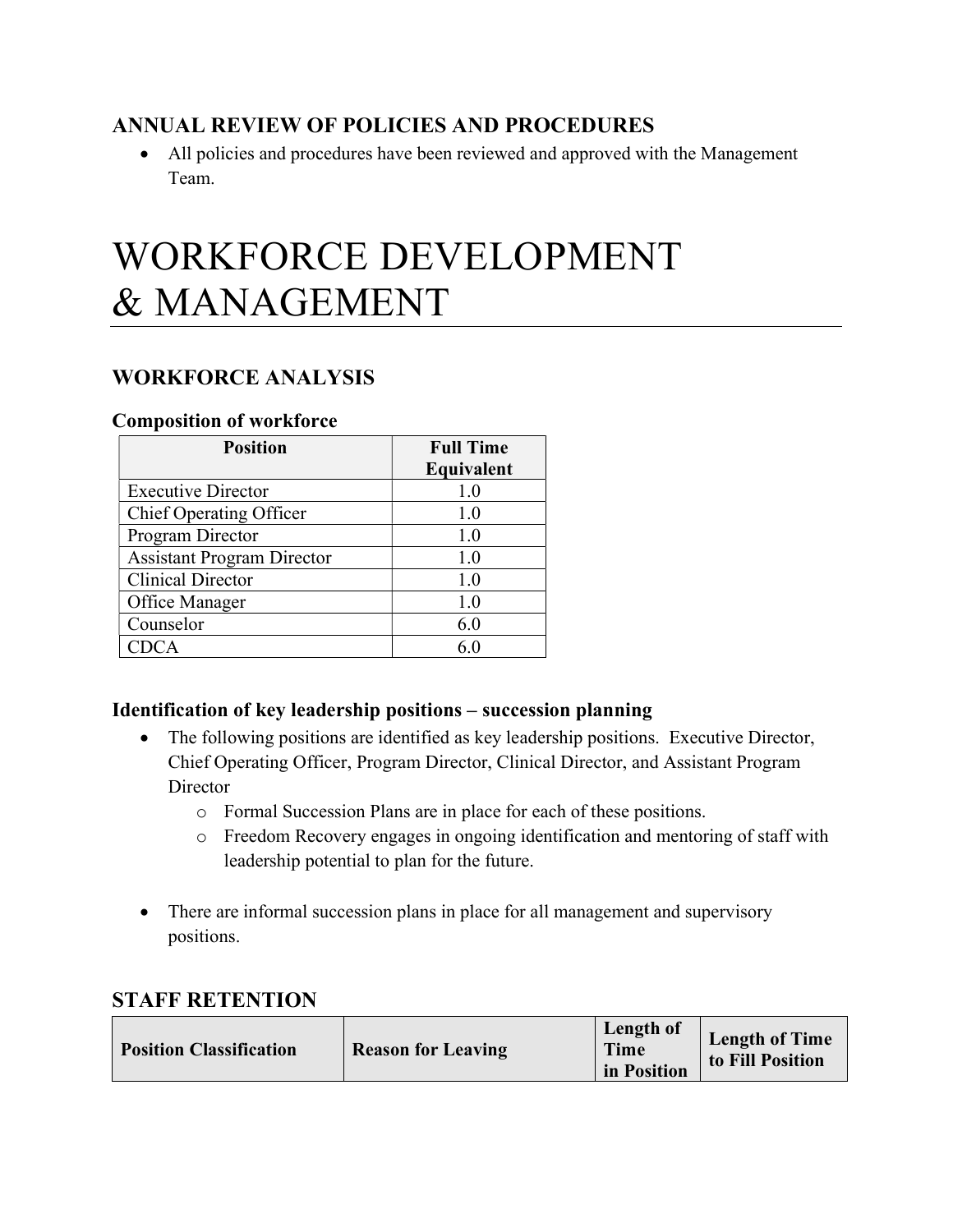| Independent Contractor -            |                                 |           | No need to fill    |
|-------------------------------------|---------------------------------|-----------|--------------------|
| Counselor                           | Terminated due to site closure  | 26 months | position           |
| Independent Contractor -            | Employee Resigned - took a job  |           |                    |
| Counselor                           | elsewhere                       | 3 months  | 1 month            |
| Independent Contractor -            | Employee Resigned - took a job  |           |                    |
| Counselor                           | elsewhere                       | 3 months  | 3 months           |
| Independent Contractor -            | Employee Resigned - took a job  |           | No need to fill    |
| Counselor                           | elsewhere                       | 2 months  | position           |
| Independent Contractor -            |                                 |           | No need to fill    |
| Counselor                           | <b>Employee Terminated</b>      | 45 months | position           |
| Independent Contractor -            | Employee transitioned from 1099 |           |                    |
| Admin                               | to W <sub>2</sub>               | 5 months  | N/A                |
| <b>Independent Contractor - PRS</b> | <b>Employee Terminated</b>      | 5 months  | less than 30 days  |
|                                     | Employee Resigned - took a job  |           |                    |
| Employee - Counselor                | elsewhere                       | 6 months  | 5 months           |
| Independent Contractor -            | Employee Resigned - took a job  |           |                    |
| Admin                               | elsewhere                       | 10 months | Less than 30 days  |
|                                     | Employee Resigned - Site was    |           | No need to fill    |
| Employee - Counselor                | closing                         | 3 months  | position           |
| Independent Contractor -            | Employee Resigned - took a job  |           |                    |
| Counselor                           | elsewhere                       | 25 months | Filled from within |
| Independent Contractor -            | Employee transitioned from 1099 |           |                    |
| Counselor                           | to W <sub>2</sub>               | 1 month   | N/A                |
| Independent Contractor -            | Employee transitioned from 1099 |           |                    |
| Counselor                           | to W <sub>2</sub>               | 9 months  | N/A                |

#### Analysis of Turnover:

15% was due to site closure with no new positions to offer employees, 15% was due to employee termination, 23% was due to staff transitioning from part time contractor to full time W-2, 46% was due to employees seeking employment elsewhere. This is a competitive field so a higher employee turnover is not out of the norm as individuals will seek agencies which best fit their schedules and financial needs. 2020 was a bit different with COVID-19 19 as some staff struggled with care for loved ones while still trying to maintain a job

#### Impact of Turnover:

Fortunately, most positions that needed to be back filled were done so in a quick/timely manner. There was little to no impact on day-to-day operations. Our staff roster had grown so much over the past 12 months that in most instances, we had enough coverage from current staff that new hires were not warranted.

#### Action Plan from previous year:

-Grow our CDCA numbers to develop a case manager team. -Evolve our clinical director role to be a full time job for better clinical over site. -Shift majority of the clinical staff to clinical only pay structure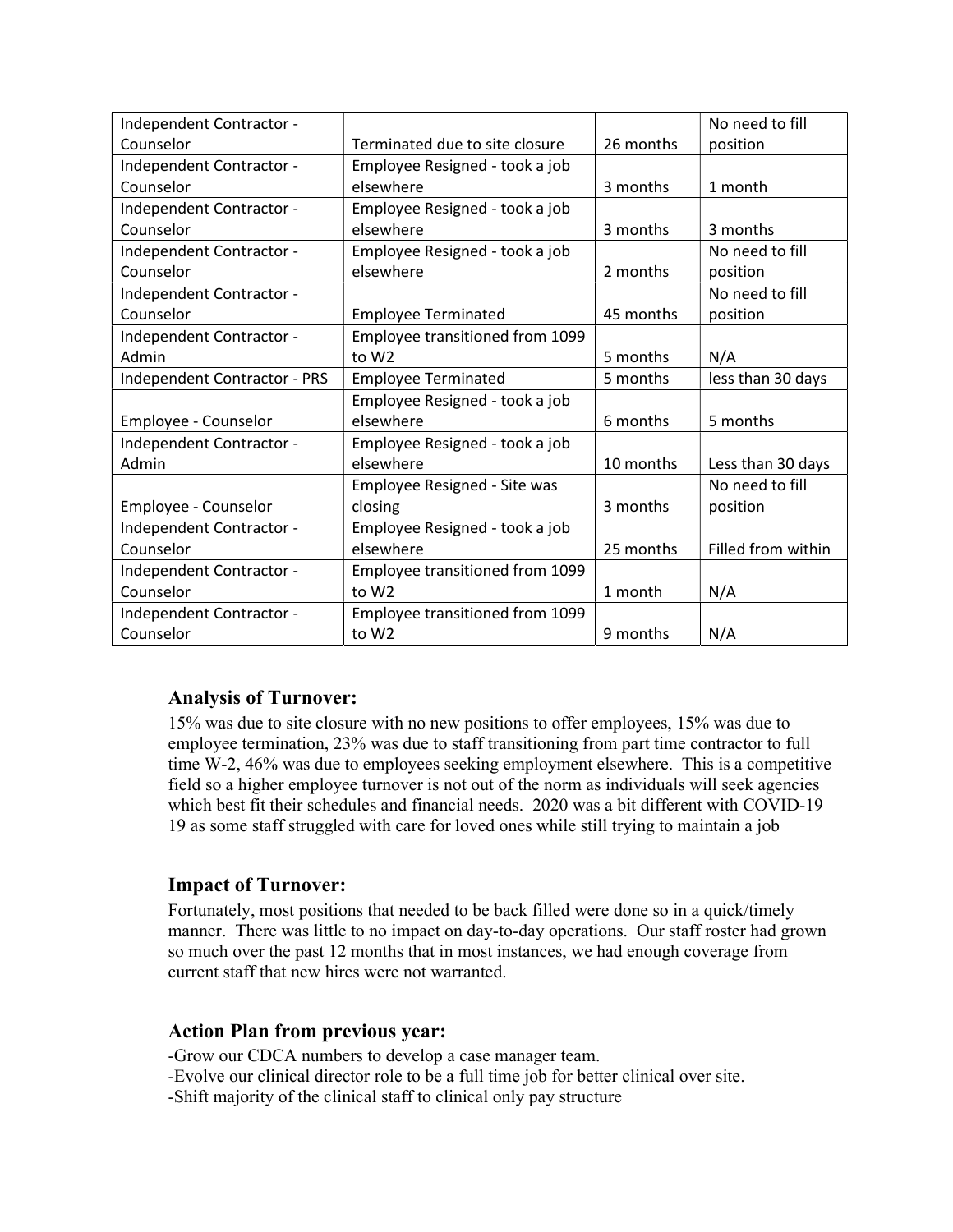-Reflect on census vs staff capabilities to ensure the best client care. For example, 2 clinicians in every counseling group

#### Action Plan for coming year:

- Maintain our CDCA case management team. Assist in development in skills and familiarity with other roles such as counseling, group facilitator, assessment clinician, etc. Facilitate their growth as they work to obtain their counseling licensures
- Complete annual performance reviews on time with all staff to maintain communication re: areas of need, growth, etc and foster that growth through continued direct supervision as well as staff meetings and trainings
- Continue to insure pay structures remain competitive
- Continue to reflect on census vs staff capabilities to ensure the best client care

## PERSONNEL MANAGEMENT

#### Staff recruitment

- Freedom Recovery is intentional to hire staff before current staff become too overburdened.
- It is recognized that staff that is overburdened may experience a reduction in the effectiveness of their clinical work, and in the attention they are able to provide to their individual case load.
- The Program Director has been given the responsibility and opportunity to post open positions on online staffing sites to try to stay ahead of our staffing needs as much as possible.

#### Staff training

- Freedom Recovery uses Relias the ensure that all training required by regulatory authorities and CARF accreditation standards are accomplished.
- All current staff members have completed all required trainings
- Required annual/ongoing trainings are scheduled and will be applied to staff certification requirements as needed.

#### Credentialing & Background Checks

- Background checks are performed on all new hires as required by regulatory authorities.
- The credentials of all personnel are verified, including licensure and degree verification with primary sources.
- Freedom Recovery management ensures that all credential renewal dates are verified with primary sources.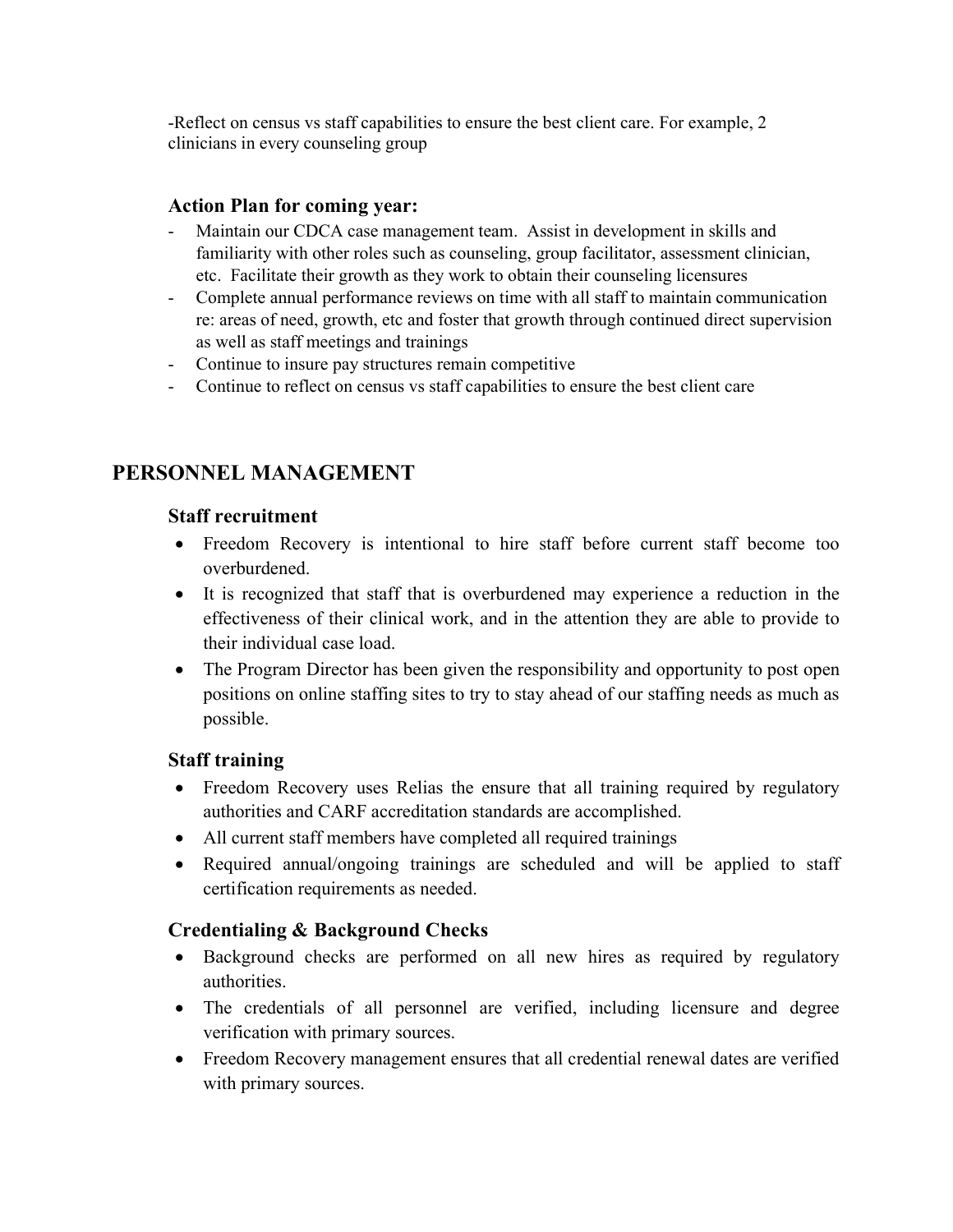All background checks performed upon hire. Degree verifications were kept up to date in 2020.

#### Staff performance evaluations

- All staff (clinical, administrative, executive) receive various levels of performance evaluations, including 60-90 day and annual, as required by length of employment.
- Annual performance evaluations are performed on each staff member 1-year from their hire date.
- All performance evaluations were performed as required in 2020.

## ANALYSIS OF CURRENT AND FUTURE WORKFORCE NEEDS

#### Current

Clinical needs are being met by the clinical team currently employed. With added client numbers, additional staffing will be required. The current model of having a clinician and case manager for each client has proven successful to date.

#### Future

Administrative roles are slowly becoming more important. One role that is recognized as a need is a financial facing executive, specifically a Chief Financial Officer. Additionally, it is recognized that we could improve on our Utilization Review procedures and assignments.

#### Plans/solutions

A member of the owner's group (Adam Weber) has been offered a position with the company as the CFO. He will be accepting on a part-time basis. A few consultants have been in contact concerning UR strategy. We will align ourselves with some billing support roles in the coming year.

## SERVICE DELIVERY

## COMPLAINTS OF PERSONS SERVED

- All client complaints are reviewed at the time the complaint is made in accordance with Freedom Recovery policies.
- All client complaints are reviewed quarterly by the Management Team. Actions are taken as needed throughout the year.
- All client complaints and actions taken are reviewed and analyzed annually by the Management Team.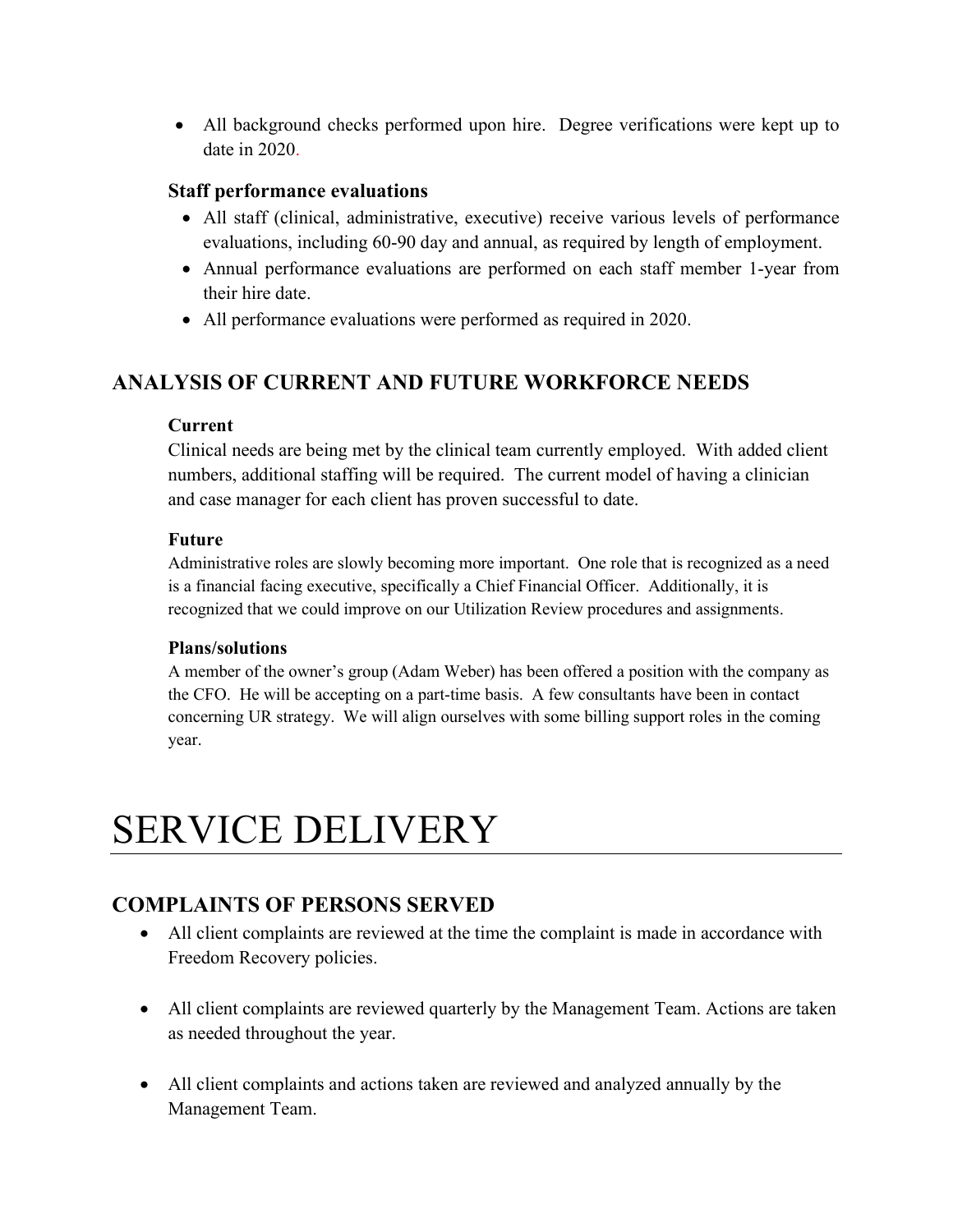| <b>Number/Type of Formal</b>    | There was one (1) client grievance made against a staff       |  |
|---------------------------------|---------------------------------------------------------------|--|
| <b>Complaints for 2020</b>      | member.                                                       |  |
| <b>Trends</b>                   | The was a one-time occurrence that exposed inappropriate      |  |
|                                 | behaviors by this particular staff member dating back a few   |  |
|                                 | months.                                                       |  |
| <b>Areas needing</b>            | Supervision of clinicians needs to be more intentional,       |  |
| improvement                     | through individual and group strategies, ensuring that ethics |  |
|                                 | and behaviors are discussed and clarified as appropriate or   |  |
|                                 | inappropriate.                                                |  |
| <b>Actions taken to address</b> | Staff member was terminated, and ethics trainings were        |  |
| improvements needed             | assigned to all staff.                                        |  |
| <b>Implementation of the</b>    | Management assigned ethics trainings through Relias           |  |
| actions                         | system.                                                       |  |
| Did the actions taken have      | The actions taken have produced a healthier atmosphere        |  |
| the intended results            | where staff feel they are heard, management feels they are    |  |
|                                 | in tune with staff, and the standards are clear for all.      |  |

## QUALITY RECORD REVIEW ANALYSIS

- Quality Record Reviews are performed on a representative sample of client records on a quarterly basis to ensure the integrity of the client record.
- Results are analyzed and reported to supervisors, employees and the Management Team. The results of the analysis are used to identify staff training and supervision needs, ensure compliance with regulatory/contractual requirements and CARF accreditation standards. The quality record review process is used to improve the quality of services though identified performance improvement activities.

| <b>Findings/Trends</b>                  | missing signatures (both staff & client) on Treatment<br>$\bullet$<br>Plans<br>expired Treatment Plans<br>$\bullet$<br>missing Transition Plans<br>$\bullet$<br>had to learn & adjust to Telehealth protocols due to<br>$\bullet$<br>some services moving to Telehealth during Covid<br>Billing errors were made at times when staff<br>$\circ$<br>forgot to specify that services were conducted<br>via Telehealth. |
|-----------------------------------------|----------------------------------------------------------------------------------------------------------------------------------------------------------------------------------------------------------------------------------------------------------------------------------------------------------------------------------------------------------------------------------------------------------------------|
| <b>Actions taken during the</b><br>year | All corrective actions that could be fixed were<br>$\bullet$<br>corrected                                                                                                                                                                                                                                                                                                                                            |

|  |  |  | 2020 Year Annual Analysis |
|--|--|--|---------------------------|
|--|--|--|---------------------------|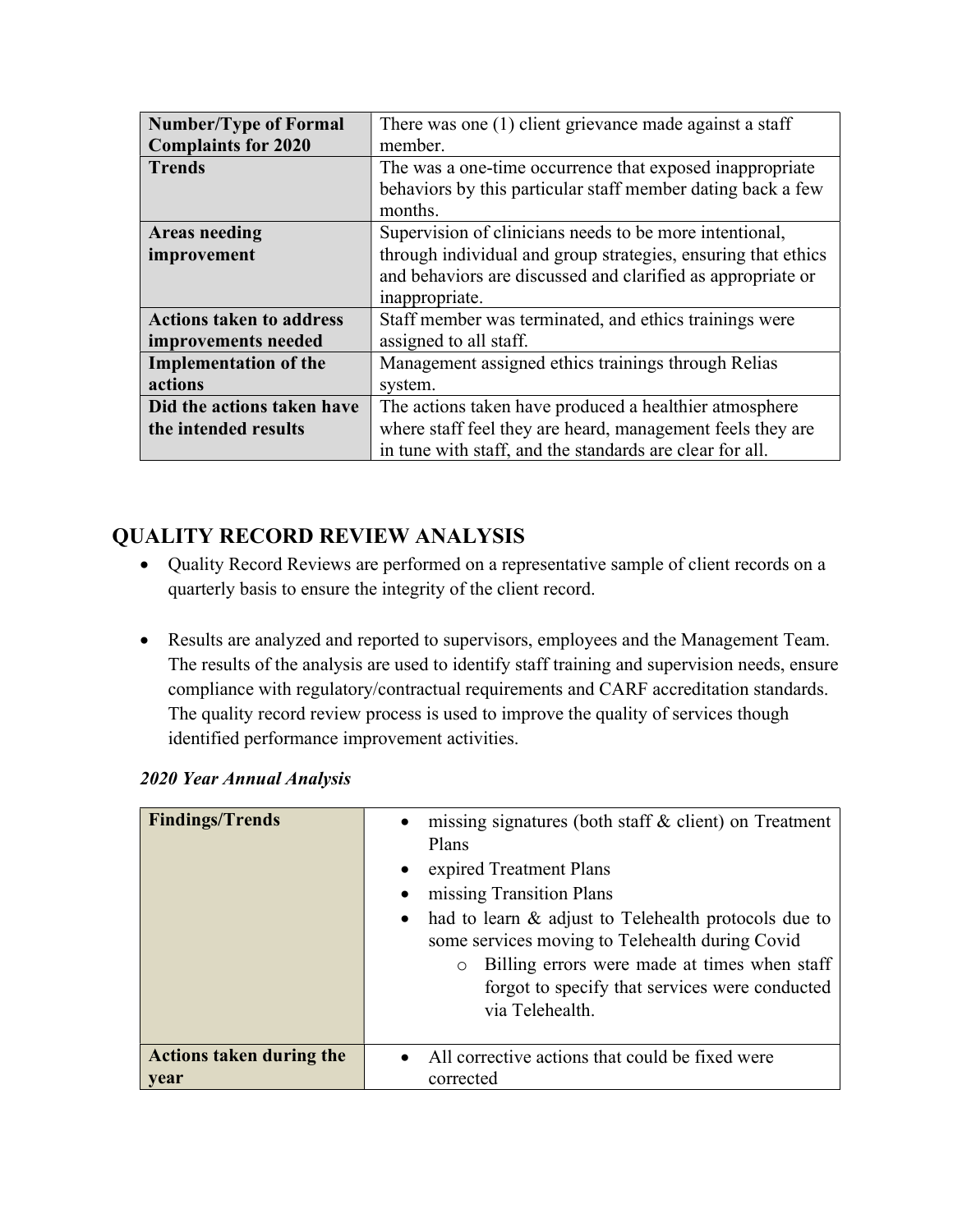|                                         | Progress Note templates were created to help staff<br>members include all necessary information<br>An internal checklist was created (Client Intake<br>Form) to utilize during an Assessment to minimize<br>the likelihood of missing forms / documentation.<br>Research was done by Management team regarding<br>Telehealth documentation protocols & then dispersed<br>to all staff as necessary<br>Discharge process was tweaked / restructured to<br>include sending a pre-discharge $&$ discharge letter to<br>disengaged clients prior to officially discharging them<br>from services.                                                          |
|-----------------------------------------|--------------------------------------------------------------------------------------------------------------------------------------------------------------------------------------------------------------------------------------------------------------------------------------------------------------------------------------------------------------------------------------------------------------------------------------------------------------------------------------------------------------------------------------------------------------------------------------------------------------------------------------------------------|
| <b>Actions needed in coming</b><br>year | Relay to the Clinical Director so that he could be<br>mindful of patterns in missing paperwork/signatures<br>and advise Clinicians to be more diligent in ensuring<br>that all necessary documents are uploaded $&$ signed<br>as necessary<br>Continue utilizing electronic Treatment Plan in HER<br>run reports at the beginning of each month to identify<br>expired Treatment Plans & alert appropriate staff<br>Run a census report at the beginning of each month<br>$\bullet$<br>to get a clear picture of total number of clients at each<br>site<br>This report will also help aid in determining<br>$\circ$<br>which clients need discharged. |

## OUTCOMES MANAGEMENT

## **EFFICIENCY**

| <b>EFFICIENCY Goal:</b> Achieve 450 served IOP clients. |                                                       |  |
|---------------------------------------------------------|-------------------------------------------------------|--|
| To whom goal is applied                                 | IOP program                                           |  |
| Rationale for performance target                        | Increased number of clients served supports company's |  |
|                                                         | financial goals.                                      |  |
| $Person(s)/Positions(s)$ responsible                    | Program Director, Clinical Director                   |  |
| for collecting data                                     |                                                       |  |
| Sources from which data will be                         | <b>EMR</b> system                                     |  |
| collected                                               |                                                       |  |
| Timeframes for data collection                          | January $1 -$ December 31, 2020                       |  |
| <b>OUTCOME</b>                                          | 367 engaged in one or more IOP group                  |  |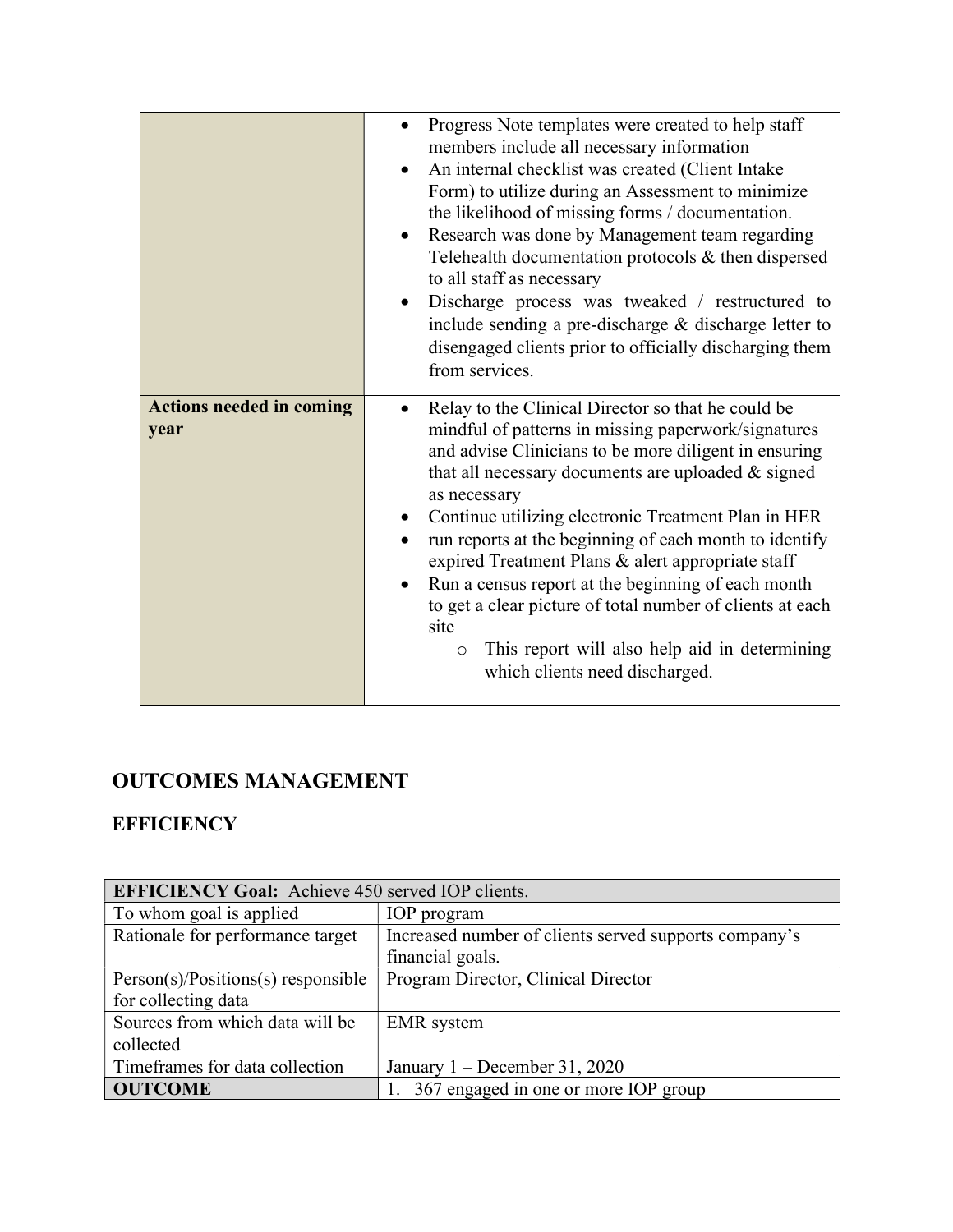|                                        | 2. 316 clients who engaged in IOP in 2020 were initially<br>assessed in 2020.<br>3. Freedom Recovery improved upon our screening<br>process to improve the quality of assessments in 2020.<br>This will ensure our attention is focused, and that we are,<br>as often as possible, assessing clients who would be a<br>good fit for our level of care. |
|----------------------------------------|--------------------------------------------------------------------------------------------------------------------------------------------------------------------------------------------------------------------------------------------------------------------------------------------------------------------------------------------------------|
| <b>ACTION PLAN</b>                     | Freedom Recovery will continue networking with other<br>Behavioral Health professionals in the greater<br>Columbus area to increase number of clients served for<br>2021.                                                                                                                                                                              |
| <b>RECOMMENDED 20YY</b><br><b>GOAL</b> | Achieve 450 served IOP clients.                                                                                                                                                                                                                                                                                                                        |

## ACCESS TO SERVICES

|                                      | ACCESS TO SERVICES Goal: 95% of clients will complete Intake Assessment within 2 |
|--------------------------------------|----------------------------------------------------------------------------------|
| weeks of their initial contact       |                                                                                  |
| To whom goal is applied              | All new and potential clients                                                    |
| Rationale for performance target     | The sooner a client gets engaged with our program, the                           |
|                                      | best chance of long term engagement, which is beneficial                         |
|                                      | to treatment and revenue goals.                                                  |
| $Person(s)/Positions(s)$ responsible | Program Director, Clinical Director                                              |
| for collecting data                  |                                                                                  |
| Sources from which data will be      | EMR system and call logs of intake coordinator                                   |
| collected                            |                                                                                  |
| Timeframes for data collection       | January 1 - December 31, 2020                                                    |
| <b>OUTCOME</b>                       | 93.75% of clients assessed 1 or more days after being                            |
|                                      | admitted to Freedom Recovery received their Intake                               |
|                                      | Assessment within 2 weeks of admission.                                          |
| <b>ACTION PLAN</b>                   | We are developing a more refined process to ensure                               |
|                                      | assessments are scheduled as quickly as possible, staff                          |
|                                      | schedules are representative of their availabilities, and                        |
|                                      | clients have multiple touch points leading up to their                           |
|                                      | assessment to ensure they arrive.                                                |
|                                      |                                                                                  |
| <b>RECOMMENDED 20YY</b>              | 95% of clients will complete Intake Assessment within 2                          |
| <b>GOAL</b>                          | weeks of their initial contact based upon program system                         |
|                                      | improvements.                                                                    |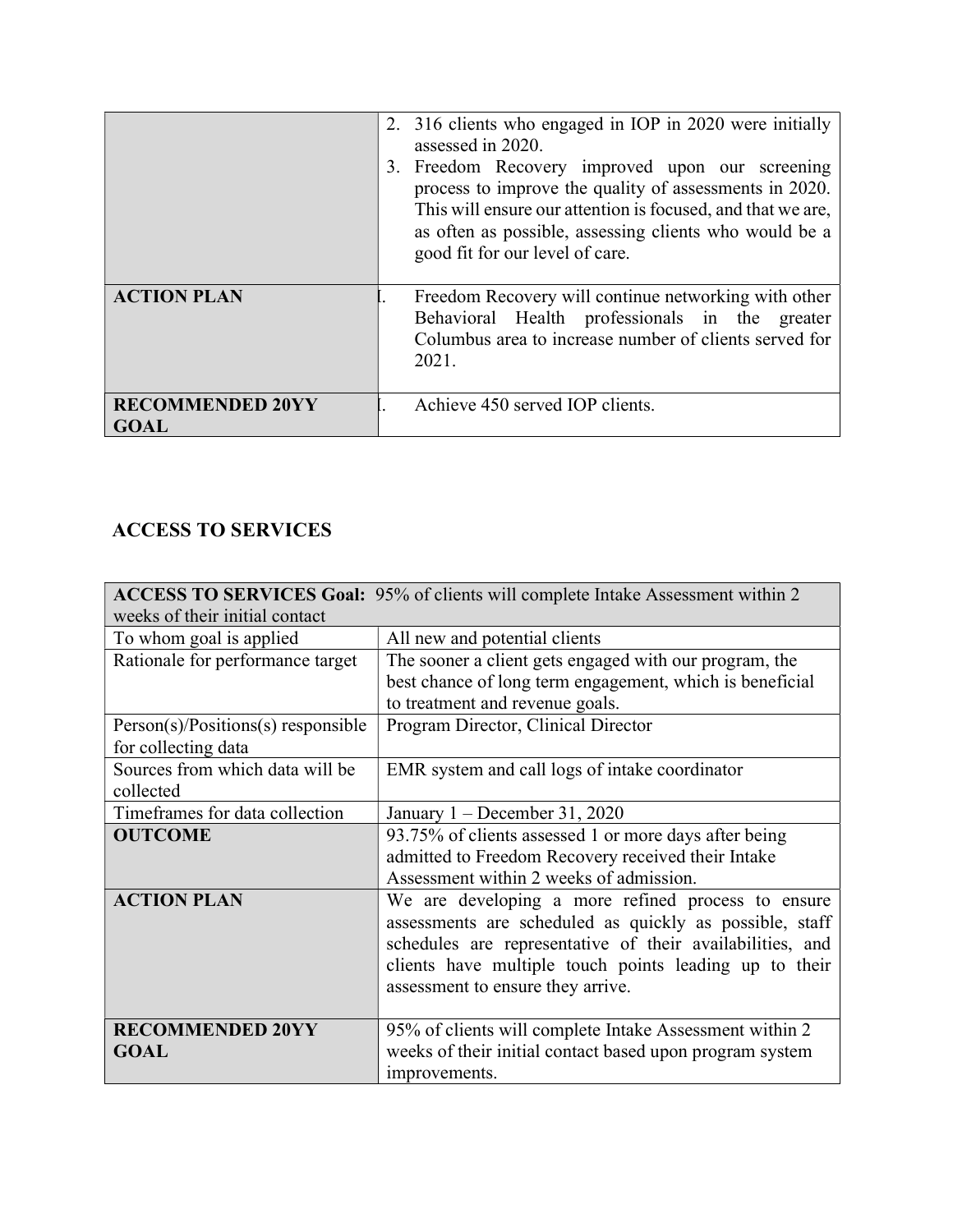## **SATISFACTION**

|                                      | <b>CLIENT SATISFACTION Goal:</b> We will receive a rating of 8 or higher "How would you rate |
|--------------------------------------|----------------------------------------------------------------------------------------------|
| the services you received?"          |                                                                                              |
|                                      |                                                                                              |
| To whom goal is applied              | All discharged clients                                                                       |
| Rationale for performance target     | Represents a high level of overall satisfaction with services                                |
|                                      | provided.                                                                                    |
| $Person(s)/Positions(s)$ responsible | Program Director                                                                             |
| for collecting data                  |                                                                                              |
| Sources from which data will be      | <b>Survey Monkey</b>                                                                         |
| collected                            |                                                                                              |
| Timeframes for data collection       | January $1 -$ December 31, 2020                                                              |
| <b>OUTCOME</b>                       | Client responses averaged a rating of 9.2 when asked, "How                                   |
|                                      | would you rate the services you received?"                                                   |
| <b>ACTION PLAN</b>                   | Continue to utilize client satisfaction surveys within Survey                                |
|                                      | Monkey, and implement an Exit Survey to send to clients                                      |
|                                      | who have completed IOP and/or OP.                                                            |
| <b>RECOMMENDED 20YY</b>              | Raise expectations to 8.5 or higher average rating when                                      |
| <b>GOAL</b>                          | asked "How would you rate the services you received?"                                        |

EMPLOYEE SATISFACTION Goal: We will invite all staff to perform employee satisfaction survey once per year, minimum, define opportunities for improvement, and implement into company policies and procedures.

| To whom goal is applied              | All staff                                                     |
|--------------------------------------|---------------------------------------------------------------|
| Rationale for performance target     | As a management team, we want feedback from staff on a        |
|                                      | consistent basis, but are cautious to not request too often,  |
|                                      | as it can dilute the process.                                 |
| $Person(s)/Positions(s)$ responsible | The program director is tasked with sending out the survey    |
| for collecting data                  | annually.                                                     |
| Sources from which data will be      | Survey Monkey is the chosen data collection platform.         |
| collected                            |                                                               |
| Timeframes for data collection       | Annually, or as needed based upon occurrences or              |
|                                      | experiences in everyday operations.                           |
| <b>OUTCOME</b>                       | All staff was invited to respond to staff satisfaction survey |
|                                      | in August of 2020. The tends were reviewed, organized,        |
|                                      | and plans put in place to address.                            |
| <b>ACTION PLAN</b>                   | New Hire training, specifically on EMR system and company     |
|                                      | operations, was too 'on the job' and not defined well enough  |
|                                      | upon hire.                                                    |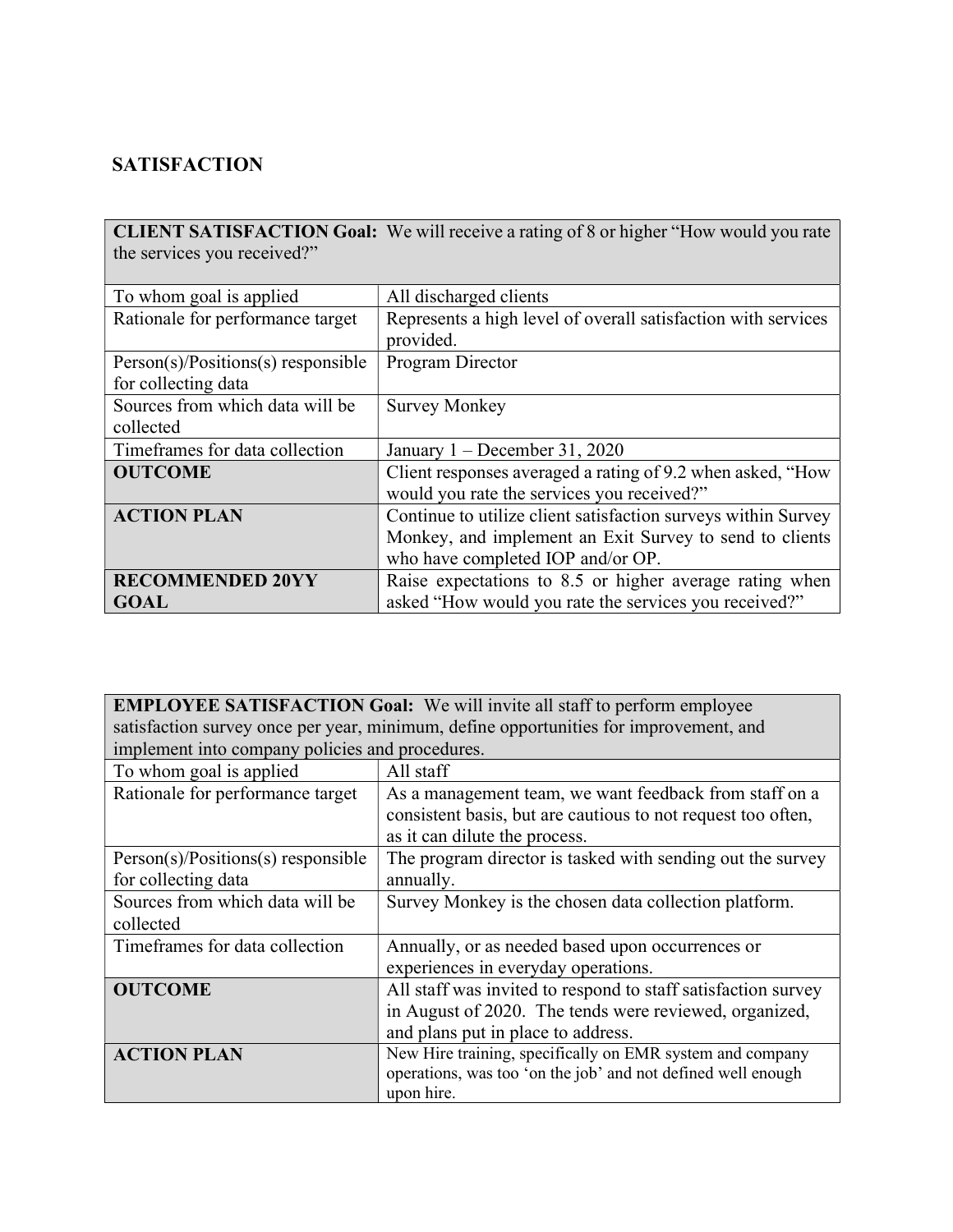|                                        | The management team has assembled a new hire<br>binder, which includes an outline of EMR processes<br>that a staff member should be taught. This outline is<br>utilized in the training process.<br>Communication with locations beyond the West Main office<br>was a bit lacking and could be made more all-inclusive<br>The all team meetings scheduled for every Friday<br>were better organized to incorporate all locations.<br>Liasons were assigned where necessary. Otherwise,<br>the Program Director and Assistant Program<br>Director were tasked with direct communication<br>with each location on a weekly basis.<br>The availability of the company's policies and procedures were<br>brought up as an item that staff would like to have access to.<br>A couple hard copies were made of the company's<br>policies and procedures and distributed to strategic<br>locations.<br>The management team recognizes that this process<br>gets the information into staff's hands as requested,<br>but that updates to the policies can be hard to<br>maintain.<br>Moving forward, copies will be reproduced at the<br>time of annual review and approval. |
|----------------------------------------|----------------------------------------------------------------------------------------------------------------------------------------------------------------------------------------------------------------------------------------------------------------------------------------------------------------------------------------------------------------------------------------------------------------------------------------------------------------------------------------------------------------------------------------------------------------------------------------------------------------------------------------------------------------------------------------------------------------------------------------------------------------------------------------------------------------------------------------------------------------------------------------------------------------------------------------------------------------------------------------------------------------------------------------------------------------------------------------------------------------------------------------------------------------------|
| <b>RECOMMENDED 20YY</b><br><b>GOAL</b> | Revise the schedule of Employee Satisfaction Surveys to<br>be biannually, and review content to determine if all staff<br>types should receive the same survey content, or if it<br>should be better individualized for the roles.                                                                                                                                                                                                                                                                                                                                                                                                                                                                                                                                                                                                                                                                                                                                                                                                                                                                                                                                   |

## **EFFECTIVENESS**

| <b>EFFECTIVENESS Goal at Time of Discharge: 150 clients transition from IOP to OP or</b> |                                                           |  |
|------------------------------------------------------------------------------------------|-----------------------------------------------------------|--|
| complete their treatment at Freedom Recovery.                                            |                                                           |  |
| To whom goal is applied                                                                  | All clients engaging in services.                         |  |
| Rationale for performance target                                                         | Transitions between programs prove efficacy of processes. |  |
|                                                                                          | Data demonstrates that completion of programs positively  |  |
|                                                                                          | correlates with recovery.                                 |  |
| $Person(s)/Positions(s)$ responsible                                                     | Program Director, Clinical Director                       |  |
| for collecting data                                                                      |                                                           |  |
| Sources from which data will be                                                          | <b>EMR</b> system                                         |  |
| collected                                                                                |                                                           |  |
| Timeframes for data collection                                                           | January $1 -$ December 31, 2020                           |  |